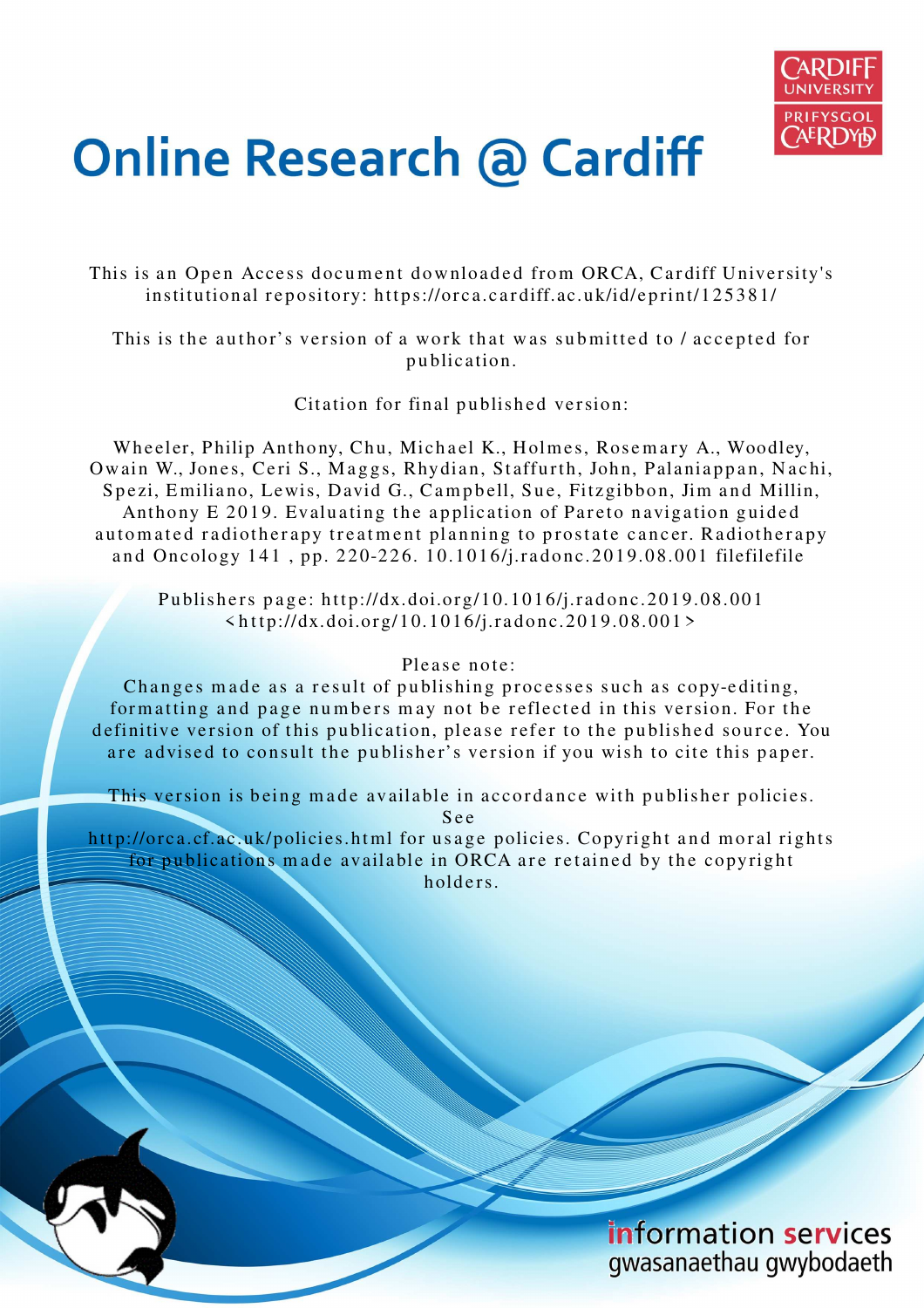## **Evaluating the application of Pareto navigation guided automated radiotherapy treatment planning to prostate cancer**

#### **Keywords**

3 Intensity Modulated Radiotherapy; VMAT; Treatment Planning; Automation; Pareto Navigation; Prostate Cancer; Multicriteria 4 optimization

#### **Abstract**

*Background and purpose:* Current automated planning methods do not allow for the intuitive exploration of clinical trade-offs 7 during calibration. Recently a novel automated planning solution, which is calibrated using Pareto navigation principles, has been 8 developed to address this issue. The purpose of this work was to clinically validate the solution for prostate cancer patients with 9 and without elective nodal irradiation.

 *Materials and methods:* For 40 randomly selected patients (20 prostate and seminal vesicles (PSV) and 20 prostate and pelvic 11 nodes (PPN)) automatically generated plans (VMAT<sub>Auto</sub>) were compared against plans created by expert dosimetrists under clinical 12 conditions (VMAT<sub>Clinical</sub>) and no time pressures (VMAT<sub>Ideal</sub>). Plans were compared through quantitative comparison of dosimetric parameters and blind review by an oncologist.

14 *Results:* Upon blind review 39/40 and 33/40 VMAT<sub>Auto</sub> plans were considered preferable or equal to VMAT<sub>Clinical</sub> and VMAT<sub>Ideal</sub> 15 respectively, with all deemed clinically acceptable. Dosimetrically, VMAT<sub>Auto</sub>, VMAT<sub>Clinical</sub> and VMAT<sub>Ideal</sub> were similar, with observed 16 differences generally of low clinical significance. Compared to VMAT<sub>Clinical</sub>, VMAT<sub>Auto</sub> reduced hands-on planning time by 94% and 79% for PSV and PPN respectively. Total planning time was significantly reduced from 22.2 mins to 14.0 mins for PSV, with no significant reduction observed for PPN.

 *Conclusions:* A novel automated planning solution has been evaluated, whose Pareto navigation based calibration enabled clinical decision-making on trade-off balancing to be intuitively incorporated into automated protocols. It was successfully applied to two 21 sites of differing complexity and robustly generated high quality plans in an efficient manner.

## **Introduction**

 Intensity modulated radiotherapy (IMRT) and volumetric modulated arc therapy (VMAT) treatment plan generation is a complex process, traditionally performed manually by medical physicists or specialist dosimetrists. Manual methods can be time consuming and dependent on the treatment planner's experience [1]. A solution to this problem is automated planning, where high quality plans are generated autonomously with minimal operator interaction [2–9].

 A key challenge in automated planning is incorporating treatment planners' or oncologists' clinical experience and decision-making within the autonomous process. A number of different methods have been employed: knowledge based planning (KBP) utilises 29 databases of previous clinical plans to correlate the relationship between patient geometry and the resultant dose distribution, which then informs the optimisation of new patients [3,10–13]; sequential ε-constraint planning (εc) optimises plans based on a list of clinically prioritised goals [2,7,8,14–16]; and protocol based automatic iterative optimisation (PB-AIO) adapts optimisation parameters during the planning process, tailoring the optimisation to the individual patient [4,17–19]. Whilst these techniques have been successfully applied to automated planning, a method for intuitive exploration of different 'trade-off' options during their calibration has not yet been demonstrated.

 Recently we developed a fully automated treatment planning solution, which is uniquely calibrated using Pareto navigation principles. This novel calibration process allows differing trade-off options to be intuitively explored, ensuring clinical experience and decision-making can be effectively incorporated into the autonomous plan generation process. Utilisation of Pareto navigation techniques on a per patient basis has been shown to improve congruence between the oncologist's clinical preference and the final clinical plan [20], improve efficiency [20–22], and enable novice operators to generate high quality plans [21]. It is anticipated that utilising such an approach to inform and calibrate an automated solution would have similar benefits and provide significant advantages over current methods, which are reliant on trial and error, or calibration against historical datasets.

 In a previous publication we presented in detail the algorithms behind our automated approach, demonstrated the calibration process for the tumour site of prostate and seminal vesicles (PSV), and presented results from a limited proof of principle pilot study on 10 patients [23]. The objective of this study was to additionally calibrate the solution for the complex site of prostate and pelvic nodes (PPN), and for both PSV and PPN perform a comprehensive clinical evaluation comparing this new automated technique with plans generated manually by expert dosimetrists. It is hypothesised that this novel approach to calibration will result in high quality plans that are closely aligned with oncologist clinical preferences.

## **Methods and Materials**

*Patient Selection and Planning Protocol*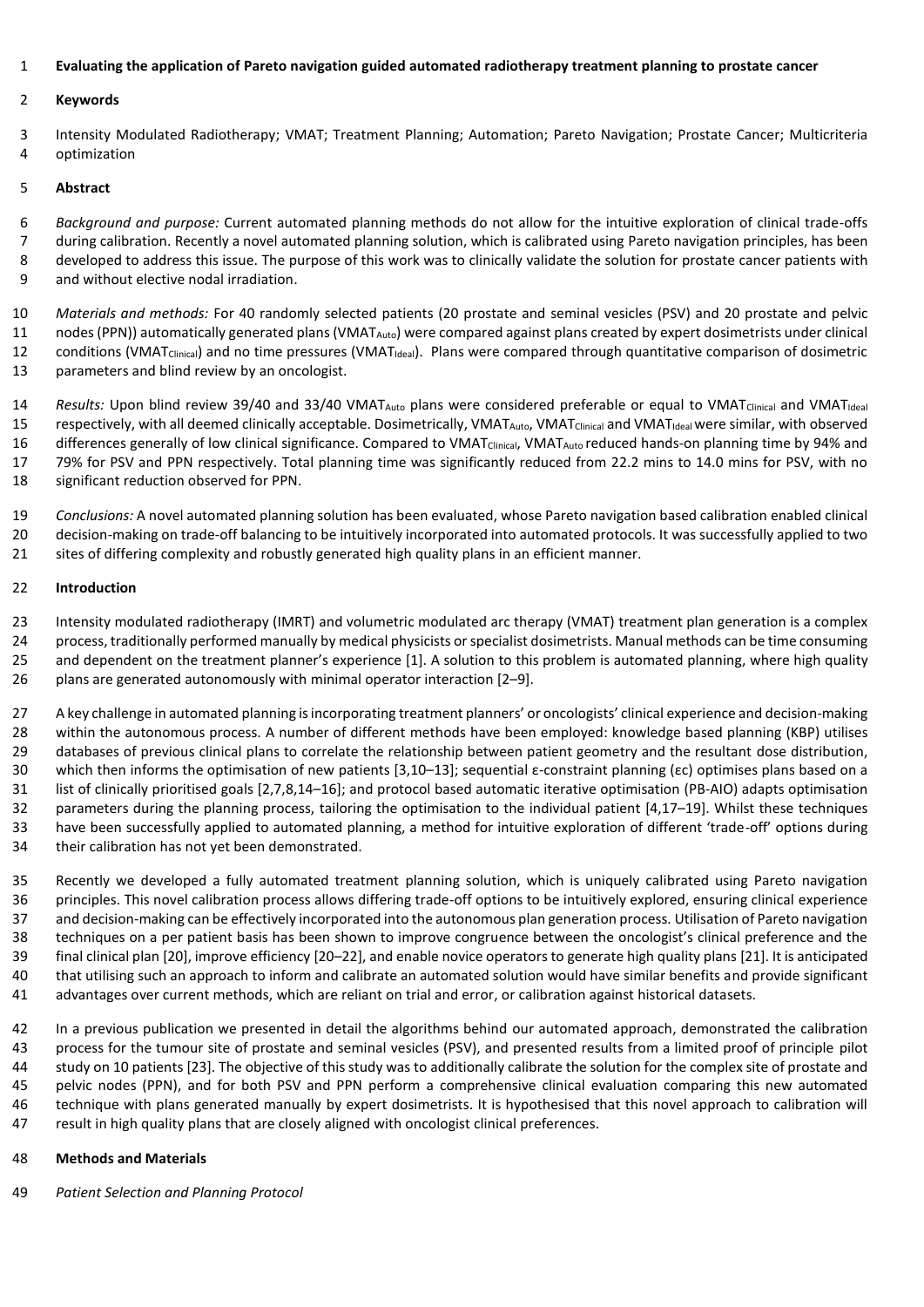Calibration for the tumour site of PPN was performed on a dataset of 20 previously treated patients at Velindre Cancer Centre; 10

 randomly selected from patients treated between July and December 2015 and 10 selected from a previous research database of patients treated between June and September 2014. The subsequent evaluative study was performed on an independent validation dataset of 40 subjects (20 PSV and 20 PPN) which were randomly selected from patients treated at Velindre Cancer Centre between January and June 2016.

 Patients were planned on computed tomography scans with 3mm slice thickness. Prostate, seminal vesicles (SV), rectum, bladder, bowel, pelvic nodes (PPN only) and an optional pelvic node boost volume covering gross nodal disease (PPN only) were delineated prior to planning. The following planning target volumes (PTV) were subsequently generated: prostate, pelvic nodes and pelvic node boost expanded by 5 mm (6 mm craniocaudally) to form PTV60, PTV44 (PPN only) and PTV50 (PPN only) respectively; and prostate + SV expanded isotropically by 10 mm to form PTV48. For automated plan generation an additional volume, BowelBagRegion, was manually delineated for PPN, with details provided in the supplementary file S1.

 Treatments were prescribed for 20 fractions using a simultaneous integrated boost (SIB) technique, with the PTV's suffix denoting its prescribed dose in Gy. The local clinical planning goals, adapted from the UK clinical trial PIVOTAL [24], are detailed in the supplementary file S2. All plans in this study were generated within RayStation (v4.99, Raysearch Laboratories, Stockholm) using identical computer clients, treatment units (Elekta Agility, Elekta Ltd, Crawley) and VMAT arc configurations (6MV single 360° arc for PSV; 6MV dual 360° arc for PPN).

## *Automated System Overview*

 Automated planning was performed using EdgeVcc: an 'in-house' automated treatment planning solution, implemented within RayStation using its scripting functionality. This section provides an brief overview of the system, with full technical details provided by Wheeler *et al* [23].

 Prior to automated plan generation a site-specific 'AutoPlan protocol' must be created and calibrated. The AutoPlan protocol specifies the treatment modality, beam arrangement and planning goals for a given tumour site. Planning goals are split into three 72 priority levels: primary normal tissue goals (P<sub>1</sub>), target goals (P<sub>2</sub>) and trade-off goals (P<sub>3</sub>). The planning goals used in this study for PPN are presented in the supplementary file S3.

 Planning goals do not require any user defined optimisation weighting factors, instead weights are automatically assigned during 75 plan generation through one of two processes. For  $P_1$  and  $P_2$  goals, where the handling of competing clinical trade-offs is explicitly defined (i.e. target coverage is compromised to maintain normal tissue goals), weights are derived from a set of hard-coded nominal weights, which are common to all tumour sites. When derived, weighting factors are scaled according to the volume of their corresponding region of interest to account for the observation that to obtain the same effect, small volumes require lower 79 weighting factors than large volumes. For  $P_3$  goals, interaction between conflicting trade-offs is complex, site specific and requires 80 careful balancing of competing clinical demands. P<sub>3</sub> nominal weights are therefore derived through an intuitive Pareto navigation 81 based calibration process, where the operator sequentially explores differently weighted options of each  $P_3$  goal using an 82 interactive slider GUI, with DVHs and dose distributions updated in real-time to inform the decision-making. The calibration is initially performed on a single patient, with the resultant solution tested against the remaining patients in the calibration cohort 84 to ensure robustness against the whole population. Where there are large inter-patient anatomical variations, repeat navigations 85 over population outliers may be required to improve the robustness of the solution. In this situation the operator decides if the final weighting is based a particular patient, or averaged over multiple patients. Once calibrated, a single high quality treatment plan can be automatically generated for delineated patients within that tumour site.

 Treatment plans are generated using RayStation's native optimiser with optimisation objectives derived from the defined planning 89 goals. Plan optimisation is based on a PB-AIO framework where the target values and weights of  $P_3$  related objectives are dynamically adjusted during the optimisation, such that the plan is tailored to the individual patient. Implementation of 'dynamic 91 objectives' ensures P<sub>3</sub> goals are always acted on by the optimiser and thus minimised, and additionally is hypothesised to enable a common set of calibration weights to be applicable across all patients for a given site.

## *Automated Plan Generation*

 Using the calibration patient dataset an AutoPlan protocol for PPN was created and calibrated. The final PPN protocol and 95 previously calibrated PSV protocol [23] were used to generate a single automated plan (VMAT<sub>Auto</sub>) for each patient in the corresponding independent validation datasets. Plans were reviewed for clinical acceptability, with manual dose scaling performed if required. All work was performed by a single clinical scientist (PW).

## *Study Design and Statistical Analysis*

 To benchmark VMATAuto, experienced IMRT/VMAT dosimetrists (CJ for PSV; OW for PPN) generated two manual treatment plans 100 (VMAT<sub>Clinical</sub> & VMAT<sub>Ideal</sub>) for each patient in the validation dataset. VMAT<sub>Clinical</sub> was generated under simulated clinical conditions

following standard protocols, which utilise an efficient template-based class-solution methodology. As per clinical practice the

dosimetrist ceased optimising once a clinically acceptable plan was generated. Then, in the absence of time pressure, the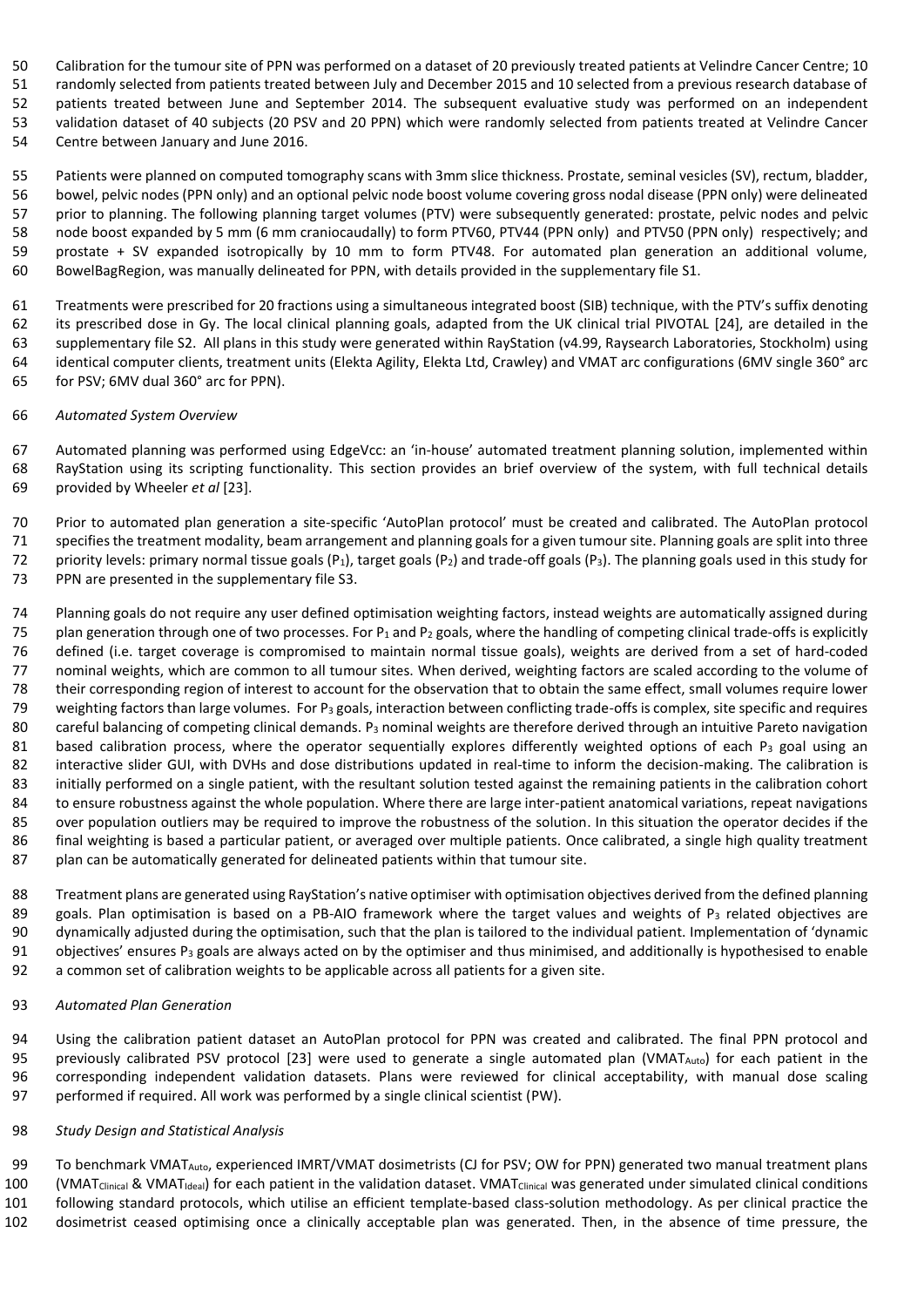103 dosimetrist used their knowledge and expertise to improve VMAT<sub>Clinical</sub> as far as they deemed possible to produce an 'ideal' 104 treatment plan, VMAT<sub>Ideal</sub>.

 Prior to manual plan generation and the calibration of both AutoPlan protocols, all operators were briefed on trade-off prioritisation via discussions with a consultant oncologist assigned to each clinical site (JS for PSV; NP for PPN). For all three techniques operator hands-on and total planning times were recorded.

108 VMAT<sub>Auto</sub> was compared to both VMAT<sub>Clinical</sub> and VMAT<sub>Ideal</sub> in terms of plan quality and planning efficiency. Plan quality was quantitatively assessed using local clinical planning goals; and D98%, D2% and Paddick's Conformity Index (CI) [25] for each target volume. Two-sided Wilcoxon matched-paired signed-rank tests assessed the statistical significance of any differences in plan quality and timing metrics. In addition, a blinded qualitative assessment was performed by the assigned oncologist to: score overall plan quality using a five point scale (1-unacceptable, 2-poor, 3-satisfactory, 4-good, 5-excellent); establish the clinical acceptability of each plan; and rank the trio of plans in order of preference, with clinically equivalent plans given equal rank.

## **Results**

 Calibration for the complex site of PPN was challenging and iterative due to the high number of competing trade-offs and large inter-patient variability in OAR volumes. Over 40 individual navigations across six patients were performed. During PPN calibration 117 the hard coded P<sub>1</sub> nominal weight for primary conformality goals was considered suboptimal and manually increased to match 118 the weight for P<sub>1</sub> primary OAR goals. The post calibration nominal weights are presented in the supplementary file S4.

 39/40 VMATAuto plans were generated with no user intervention; for one PPN patient the plan MU was scaled by 0.3% to ensure PTV44 D99% was within the local clinical planning goal. A summary of the quantitative plan comparison is presented in Table 1 121 and Fig. 1, with example dose distributions presented in Fig. 2. For both PPN and PSV, VMAT<sub>Ideal</sub> led to small reductions in all OAR 122 metrics when compared to VMAT<sub>Clinical</sub> and across all three techniques observed differences were generally considered of low 123 clinical significance. For PSV VMAT<sub>Auto</sub>, the noteworthy statistically significant ( $p<0.05$ ) differences with VMAT<sub>Ideal</sub> and VMAT<sub>Clinical</sub> were: reductions in rectum mean dose and V24.3Gy, increases in the majority of bladder metrics, improved (increased) CI 125 compared to VMAT<sub>Clinical</sub>, and decreased CI compared to VMAT<sub>Ideal</sub>. For PPN VMAT<sub>Auto</sub> the noteworthy differences (p<0.05) were: reduction in bowel V36.5Gy; increased mean bladder dose; increased PTV48 CI; and when compared to VMATClinical only, decreased 127 rectum V24.3Gy. For PSV, automation led to a moderate increase in plan MU of 7% and 9% compared to VMAT<sub>Ideal</sub> and VMAT<sub>Clinical</sub> respectively, which may be indicative of increased modulation.

 All 120 plans were considered acceptable upon blind review by the oncologist, with plan quality scores either good (4) or excellent (5). Analysis of the plan ranking determined that 39/40 and 33/40 of VMATAuto plans were considered preferable or equal to 131 VMAT<sub>Clinical</sub> and VMAT<sub>Ideal</sub> respectively. When compared to VMAT<sub>Clinical</sub>, hands-on planning time was significantly reduced by 94% and 79% for PSV and PPN respectively. Total planning time was significantly reduced from 22.2mins to 14.0mins for PSV, with no significant reduction observed for PPN.

## **Discussion**

 In this study a novel automated treatment planning solution, which is directly calibrated using Pareto navigation principles, has been robustly validated for prostate cancer. The resultant automated protocols were rigorously evaluated against plans generated by expert dosimetrists, with favourable results towards automation. Furthermore the solution's robustness to treatment site complexity was validated through application to PPN; a treatment site with up to four PTV prescription levels and wide inter-patient OAR volume variation.

 In our previous work we demonstrated that for the simple site of PSV, Pareto navigation enabled both the intuitive exploration of competing trade-offs and the creation of a high quality solution in a time efficient manner; benefits which are congruent with Pareto navigation applied on a per patient basis [20–22]. In this study the generalisability and versatility of the calibration methodology was demonstrated through successful application to PPN, a site of significant complexity. As with PSV, the intuitive exploration of trade-offs was considered a key benefit in ensuring alignment between the final automated solution and the oncologist's clinical aims. However, due to wide variations in inter-patient anatomy the calibration was more iterative and challenging, with additional navigations required over population outliers. This is in contrast to PSV where navigation over a single patient was sufficient for successful protocol calibration [23].

 During the calibration process several potential improvements in the implemented methodology were identified. Firstly, the hard-149 coded objective weights for  $P_1$  and  $P_2$ , which were based on previous clinical experience, may need further refining, as evidenced 150 by the requirement to increase the nominal weight for P<sub>1</sub> primary conformality goals for PPN. Secondly, challenges during the PPN calibration indicated that the optimum calibration weights for a given patient were still correlated with anatomical geometry, even when objective positions and weights were dynamically adjusted. Further work will include assessing and correcting for this correlation using machine learning.

154 The evaluative study demonstrated that when compared to manual planning under clinical conditions, VMAT<sub>Auto</sub> was the superior 155 technique both in terms of quality and efficiency. In addition, results indicate VMAT<sub>Auto</sub> is non-inferior to manual planning by 156 expert dosimetrists under no time pressure. In general, dosimetric differences between VMAT<sub>Ideal</sub> and VMAT<sub>Auto</sub> were small, which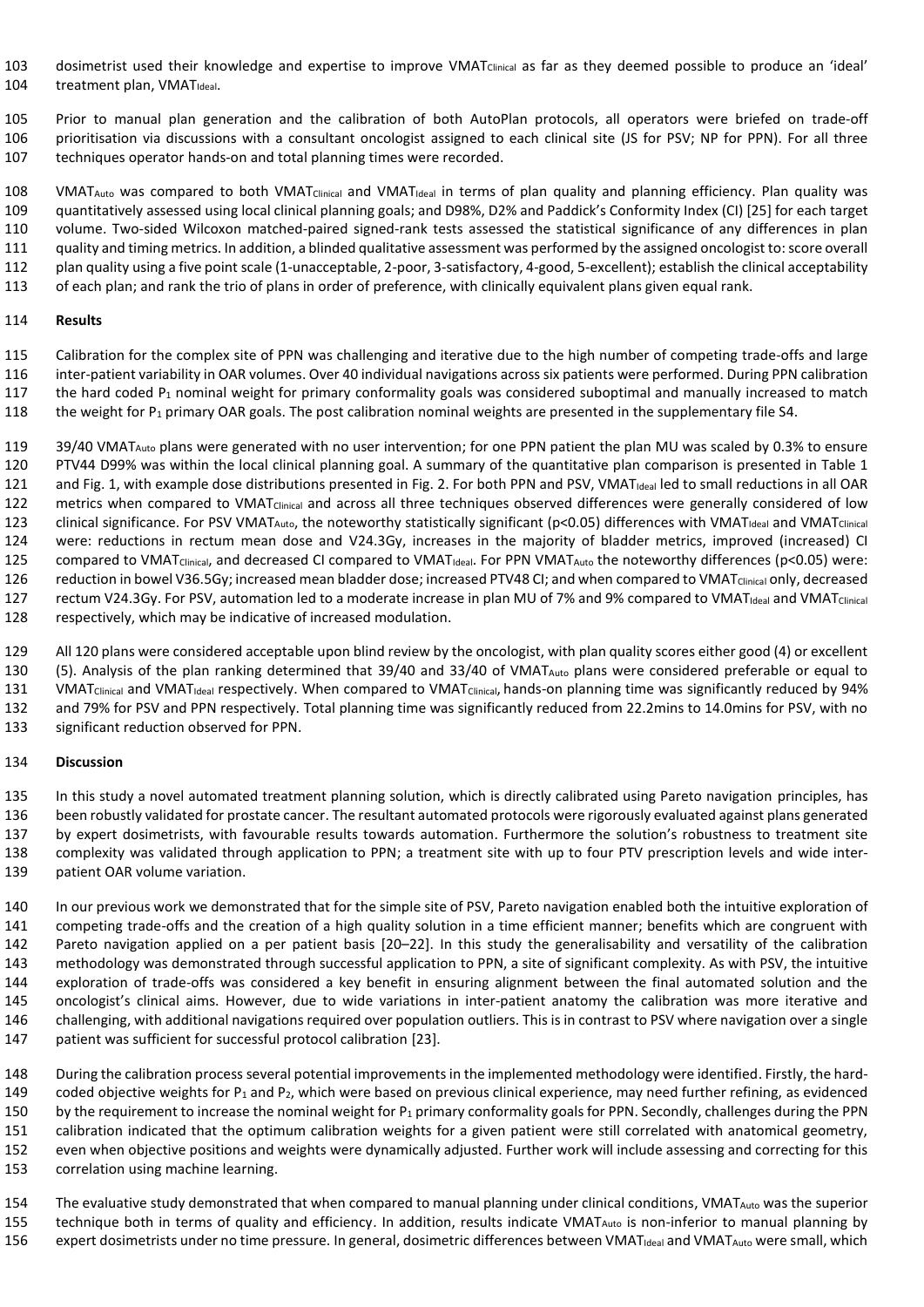was considered supportive evidence that implementation of 'dynamic objectives' within the automated planning process were yielding plans which were, or were near to, Pareto optimal.

 Interestingly clinical preference towards automation was stronger for the more complex site of PPN. It is hypothesised that for PPN the high degrees of freedom within the optimisation problem made the manual trial and error exploration of trade-offs difficult. In contrast, implementation of Pareto navigation techniques allowed intuitive exploration of these trade-offs and whilst calibration was challenging, this approach resulted in plans more closely aligned to the clinician's preference. Improved congruence with the clinician's clinical preference is a key benefit of Pareto navigation, which has been demonstrated on a per- patient level [20] and this work supports the hypothesis that similar benefits can be realised by applying this technique at a patient cohort level.

 A potential limitation of this study is its tightly controlled study design, in that for each treatment site all manual planning was performed by a single treatment planner, and guidance on trade-off balancing and the subsequent blind review was performed by a single oncologist. The study was designed such that inter-observer bias was minimised, however as a consequence results may not be directly translatable to clinical practice where inter-observer variability in manual plan quality and oncologist trade-off preferences may be significant.

 Compared to existing methods of calibrating automated solutions, Pareto navigation presents a clear alternative. For both εc and PB-AIO, automated solution calibrations are reliant on trial and error. It is envisaged that the methods presented in this study would enhance many of the existing εc and PB-AIO solutions and bring the advantages of intuitive trade-off exploration into the wider field of automated planning. When compared to KBP, the employed calibration methodology benefits from having no requirement for a database of reference treatment plans. Automated solutions are therefore not influenced by the quality or quantity of historical plans and new techniques can be developed without the time consuming manual creation of a training dataset. In addition, it is envisaged that due to flexibility in the calibration process this approach is ideal for successful implementation in radiotherapy centres with differing clinical protocols.

 When comparing to previously published studies, for the tumour site of PSV a thorough summary has recently been presented by Heijmen et al [26]; with 12 studies identified as demonstrating small differences between automated and manual plans [2,10,18,27–35], and only their more recent multi-centre study showing the overall dosimetric superiority of automation through reduced rectum doses [26]. For PPN, to the authors' knowledge two studies have been published. The first being a methodological paper presenting results from a single patient [36], which will not be discussed further, and the second a 30 patient evaluative study comparing automated planning using εc with manual planning under no time pressures [8]. The study demonstrated a clear preference towards automated planning, with notable improvements in a wide range of dosimetric parameters. Direct comparison between these examples in the literature and results from the study presented in this manuscript is not possible or appropriate due to the wide range of confounding factors including: patient selection criteria, planner and institutional expertise, and clinical protocol complexity. However, what can be ascertained is that results from this study, which demonstrate that automated planning is non-inferior to expert manual planning, are consistent with existing literature and supportive of Pareto navigation guided automated planning. Furthermore, in a recent review on automated planning by Hussein et al [37] only two out of the 81 identified evaluative studies were for complex pelvis treatments (SIB technique with nodal irradiation) [8,38]. Our work builds on this limited evidence base, providing further data in support of automation for even the most complex tumour sites.

## **Conclusions**

 EdgeVcc is a versatile new automated planning solution whose unique Pareto navigation based calibration methodology enabled clinical decision-making on trade-off balancing to be intuitively incorporated within automated protocols. It has been successfully applied to two sites of differing complexity and robustly generates high quality plans in an efficient manner.

## **Acknowledgements**

This research is funded by Health and Care Research Wales and sponsored by Velindre NHS Trust.

## **Conflicts of Interest**

The authors declare that they have no conflicts of interest.

#### **References**

 [1] Nelms BE, Robinson G, Markham J, Velasco K, Boyd S, Narayan S, et al. Variation in external beam treatment plan quality: An inter-institutional study of planners and planning systems. Pract Radiat Oncol 2012;2:296–305. doi:10.1016/j.prro.2011.11.012.

 [2] Voet PWJ, Dirkx MLP, Breedveld S, Al-Mamgani A, Incrocci L, Heijmen BJM. Fully automated volumetric modulated arc therapy plan generation for prostate cancer patients. Int J Radiat Oncol Biol Phys 2014;88:1175–9. doi:10.1016/j.ijrobp.2013.12.046.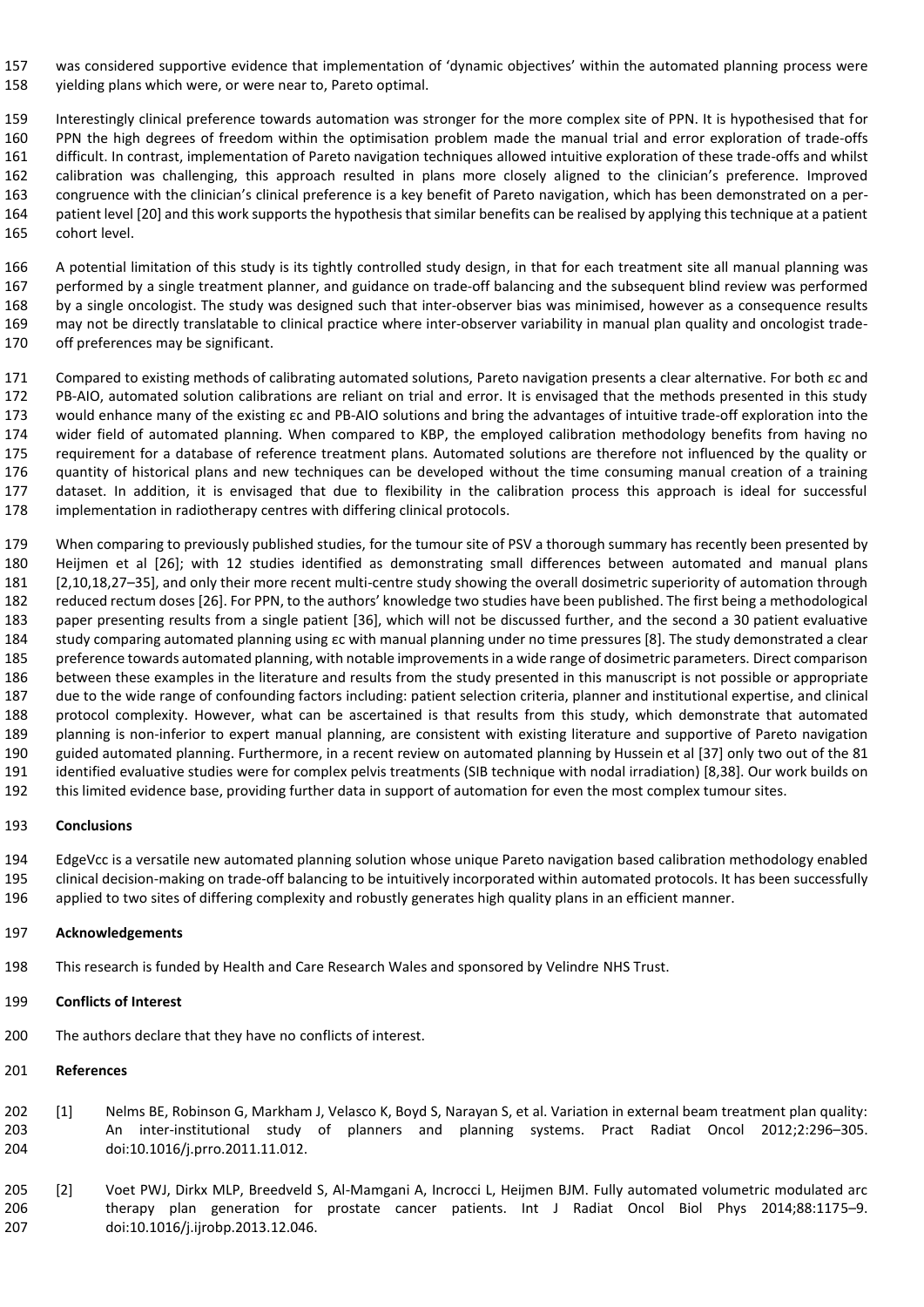- [3] Wu B, McNutt T, Zahurak M, Simari P, Pang D, Taylor R, et al. Fully automated simultaneous integrated boosted-intensity modulated radiation therapy treatment planning is feasible for head-and-neck cancer: A prospective clinical study. Int J Radiat Oncol Biol Phys 2012;84:e647–53. doi:10.1016/j.ijrobp.2012.06.047.
- 211 [4] Song Y, Wang Q, Jiang X, Liu S, Zhang Y, Bai S. Fully automatic volumetric modulated arc therapy plan generation for rectal cancer. Radiother Oncol 2016;119:531–6. doi:10.1016/j.radonc.2016.04.010.
- [5] Hansen CR, Bertelsen A, Hazell I, Zukauskaite R, Gyldenkerne N, Johansen J, et al. Automatic treatment planning improves the clinical quality of head and neck cancer treatment plans. Clin Transl Radiat Oncol 2016;1:1–7. doi:10.1016/j.ctro.2016.08.001.
- [6] Purdie TG, Dinniwell RE, Fyles A, Sharpe MB. Automation and Intensity Modulated Radiation Therapy for Individualized High-Quality Tangent Breast Treatment Plans. Int J Radiat Oncol Biol Phys 2014;90:688–95. doi:10.1016/j.ijrobp.2014.06.056.
- [7] Sharfo AWM, Stieler F, Kupfer O, Heijmen BJM, Dirkx MLP, Breedveld S, et al. Automated VMAT planning for postoperative adjuvant treatment of advanced gastric cancer. Radiat Oncol 2018;13:74. doi:10.1186/s13014-018-1032-z.
- [8] Buschmann M, Sharfo AWM, Penninkhof J, Seppenwoolde Y, Goldner G, Georg D, et al. Automated volumetric modulated arc therapy planning for whole pelvic prostate radiotherapy. Strahlenther Onkol 2017:333–42. doi:10.1007/s00066-017- 1246-2.
- [9] Quan EM, Chang JY, Liao Z, Xia T, Yuan Z, Liu H, et al. Automated volumetric modulated arc therapy treatment planning for stage III lung cancer: How does it compare with intensity-modulated radio therapy? Int J Radiat Oncol Biol Phys 2012;84:e69–76. doi:10.1016/j.ijrobp.2012.02.017.
- [10] Yang Y, Ford EC, Wu B, Pinkawa M, van Triest B, Campbell P, et al. An overlap-volume-histogram based method for rectal dose prediction and automated treatment planning in the external beam prostate radiotherapy following hydrogel injection. Med Phys 2013;40:011709. doi:10.1118/1.4769424.
- [11] Wu B, Pang D, Simari P, Taylor R, Sanguineti G, McNutt T. Using overlap volume histogram and IMRT plan data to guide and automate VMAT planning: a head-and-neck case study. Med Phys 2013;40:021714. doi:10.1118/1.4788671.
- [12] Mcintosh C, Welch M, Mcniven A. Fully automated treatment planning for head and neck radiotherapy using a voxel-based dose prediction and dose mimicking method 2017;62:5926–44.
- [13] Fan J, Wang J, Chen Z, Hu C, Zhang Z, Hu W. Automatic treatment planning based on three-dimensional dose distribution predicted from deep learning technique. Med Phys 2018. doi:10.1002/mp.13271.
- [14] Breedveld S, Storchi PRM, Voet PWJ, Heijmen BJM. iCycle: Integrated, multicriterial beam angle, and profile optimization for generation of coplanar and noncoplanar IMRT plans. Med Phys 2012;39:951–63. doi:10.1118/1.3676689.
- [15] Sharfo AWM, Voet PWJ, Breedveld S, Mens JWM, Hoogeman MS, Heijmen BJM. Comparison of VMAT and IMRT strategies for cervical cancer patients using automated planning. Radiother Oncol 2015;114:395–401. doi:10.1016/j.radonc.2015.02.006.
- [16] Voet PWJ, Dirkx MLP, Breedveld S, Fransen D, Levendag PC, Heijmen BJM. Toward fully automated multicriterial plan generation: A prospective clinical study. Int J Radiat Oncol Biol Phys 2013;85:866–72. doi:10.1016/j.ijrobp.2012.04.015.
- [17] Zhang X, Li X, Quan EM, Pan X, Li Y. A methodology for automatic intensity-modulated radiation treatment planning for lung cancer. Phys Med Biol 2011;56:3873–93. doi:10.1088/0031-9155/56/13/009.
- [18] Winkel D, Bol GH, van Asselen B, Hes J, Scholten V, Kerkmeijer LGW, et al. Development and clinical introduction of automated radiotherapy treatment planning for prostate cancer. Phys Med Biol 2016;61:8587–95. doi:10.1088/1361- 6560/61/24/8587.
- [19] Vanderstraeten B, Goddeeris B, Vandecasteele K, van Eijkeren M, De Wagter C, Lievens Y. Automated instead of manual treatment planning? A plan comparison based on dose-volume statistics and clinical preference. Int J Radiat Oncol 2018;In Press. doi:10.1016/j.ijrobp.2018.05.063.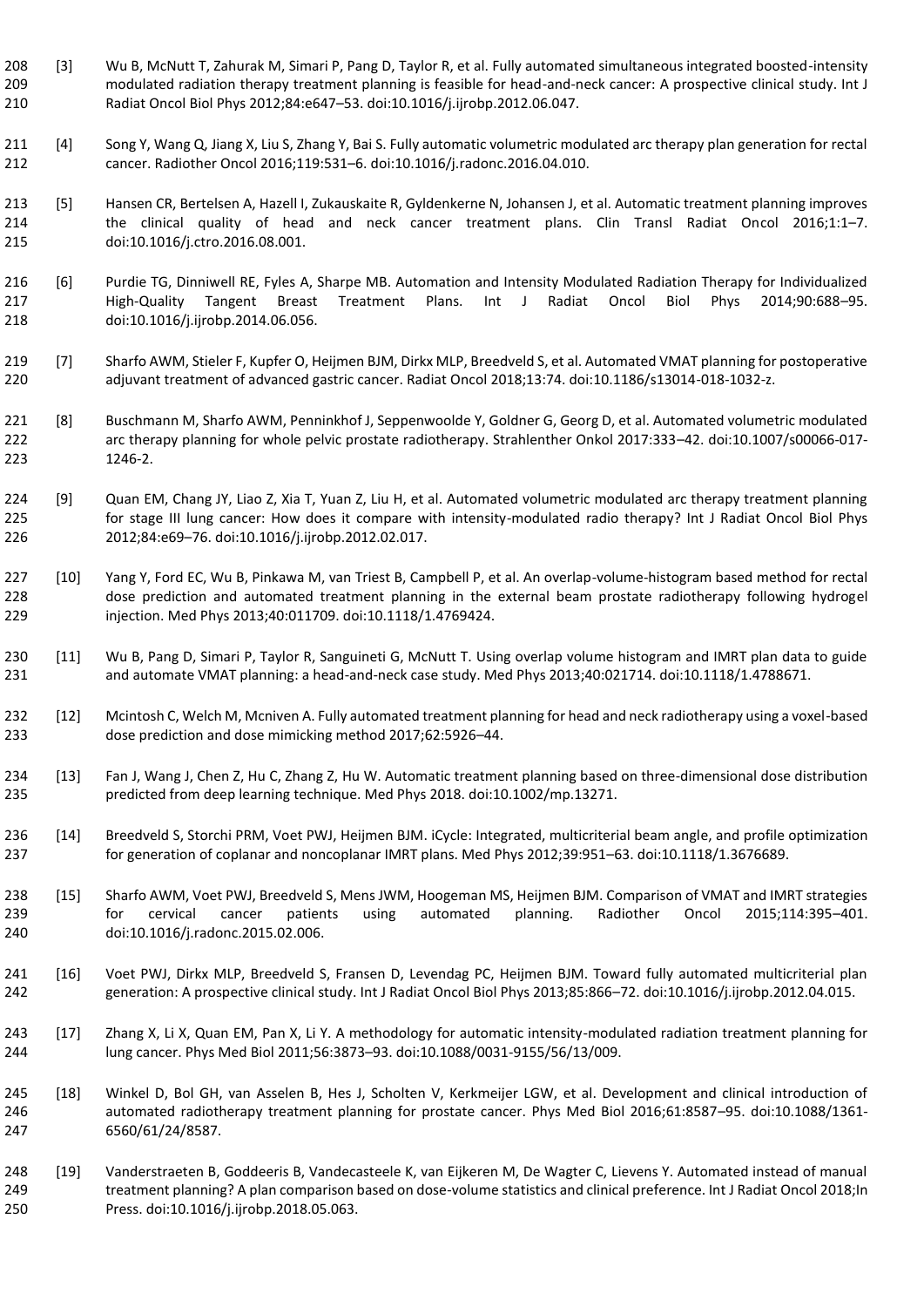- [20] Craft DL, Hong TS, Shih HA, Bortfeld TR. Improved planning time and plan quality through multicriteria optimization for intensity-modulated radiotherapy. Int J Radiat Oncol Biol Phys 2012;82:83–90. doi:10.1016/j.ijrobp.2010.12.007.
- [21] Kierkels RG, Visser R, Bijl HP, Langendijk JA, van 't Veld AA, Steenbakkers RJ, et al. Multicriteria optimization enables less experienced planners to efficiently produce high quality treatment plans in head and neck cancer radiotherapy. Radiat Oncol 2015;10. doi:10.1186/s13014-015-0385-9.
- [22] Liao X, Lang J, Li N, Wang P, Li J, Yang J, et al. Dosimetric comparisons of IMRT planning using MCO and DMPO techniques. Technol. Heal. Care, vol. 25, 2017, p. S107–14. doi:10.3233/THC-171312.
- [23] Wheeler PA, Chu M, Holmes R, Smyth M, Maggs R, Spezi E, et al. Utilisation of Pareto navigation techniques to calibrate a fully automated radiotherapy treatment planning solution. Phys Imag Radiat Oncol 2019;10:41–8. doi:10.1016/j.phro.2019.04.005.
- [24] Dearnaley D, Griffin C, Harris V, Lewis R, Mayles P, Scrase C, et al. OC-0155: First toxicity results of a phase II randomised trial of prostate and pelvis versus prostate alone radiotherapy. Radiother Oncol 2017;111:S59–60. doi:10.1016/S0167- 8140(15)30260-7.
- [25] Paddick I. A simple scoring ratio to index the conformity of radiosurgical treatment plans. J Neurosurg 2000;93:219–22.
- [26] Heijmen B, Voet P, Fransen D, Penninkhof J, Milder M, Akhiat H, et al. Fully automated, multi-criterial planning for Volumetric Modulated Arc Therapy – An international multi-center validation for prostate cancer. Radiother Oncol 2018;128:343–8. doi:10.1016/j.radonc.2018.06.023.
- [27] Good D, Lo J, Lee WR, Wu QJ, Yin FF, Das SK. A knowledge-based approach to improving and homogenizing intensity modulated radiation therapy planning quality among treatment centers: An example application to prostate cancer planning. Int J Radiat Oncol Biol Phys 2013;87:176–81. doi:10.1016/j.ijrobp.2013.03.015.
- [28] Fogliata A, Belosi F, Clivio A, Navarria P, Nicolini G, Scorsetti M, et al. On the pre-clinical validation of a commercial model- based optimisation engine : Application to volumetric modulated arc therapy for patients with lung or prostate cancer. Radiother Oncol 2014;113:385–91. doi:10.1016/j.radonc.2014.11.009.
- [29] Nwankwo O, Mekdash H, Sihono DSK, Wenz F, Glatting G. Knowledge-based radiation therapy (KBRT) treatment planning versus planning by experts: validation of a KBRT algorithm for prostate cancer treatment planning. Radiat Oncol 2015;10:111. doi:10.1186/s13014-015-0416-6.
- [30] Nawa K, Haga A, Nomoto A, Sarmiento R a., Shiraishi K, Yamashita H, et al. Evaluation of a commercial automatic treatment planning system for prostate cancers. Med Dosim 2017;42:203–9. doi:10.1016/j.meddos.2017.03.004.
- [31] Kubo K, Monzen H, Ishii K, Tamura M, Kawamorita R, Sumida I, et al. Dosimetric comparison of RapidPlan and manually optimized plans in volumetric modulated arc therapy for prostate cancer. Phys Med 2017;44:199–204. doi:10.1016/j.ejmp.2017.06.026.
- [32] Schubert C, Waletzko O, Weiss C, Voelzke D, Toperim S, Roeser A, et al. Intercenter validation of a knowledge based model for automated planning of volumetric modulated arc therapy for prostate cancer. The experience of the German RapidPlan Consortium. PLoS One 2017;12:1–13. doi:10.1371/journal.pone.0178034.
- [33] Chanyavanich V, Das SK, Lee WR, Lo JY. Knowledge-based IMRT treatment planning for prostate cancer. Med Phys 2011;38:2515–22. doi:10.1118/1.3574874.
- [34] Hussein M, South CP, Barry M a., Adams EJ, Jordan TJ, Stewart AJ, et al. Clinical validation and benchmarking of knowledge- based IMRT and VMAT treatment planning in pelvic anatomy. Radiother Oncol 2016;120:473–9. doi:10.1016/j.radonc.2016.06.022.
- [35] Yang J, Zhang P, Zhang L, Shu H, Li B, Gui Z. Particle swarm optimizer for weighting factor selection in intensity-modulated radiation therapy optimization algorithms. Phys Med 2017;33:136–45. doi:10.1016/j.ejmp.2016.12.021.
- [36] Xhaferllari I, Wong E, Bzdusek K, Lock M, Chen J. Automated IMRT planning with regional optimization using planning scripts. J Appl Clin Med Phys 2013;14:4052. doi:10.1120/jacmp.v14i1.4052.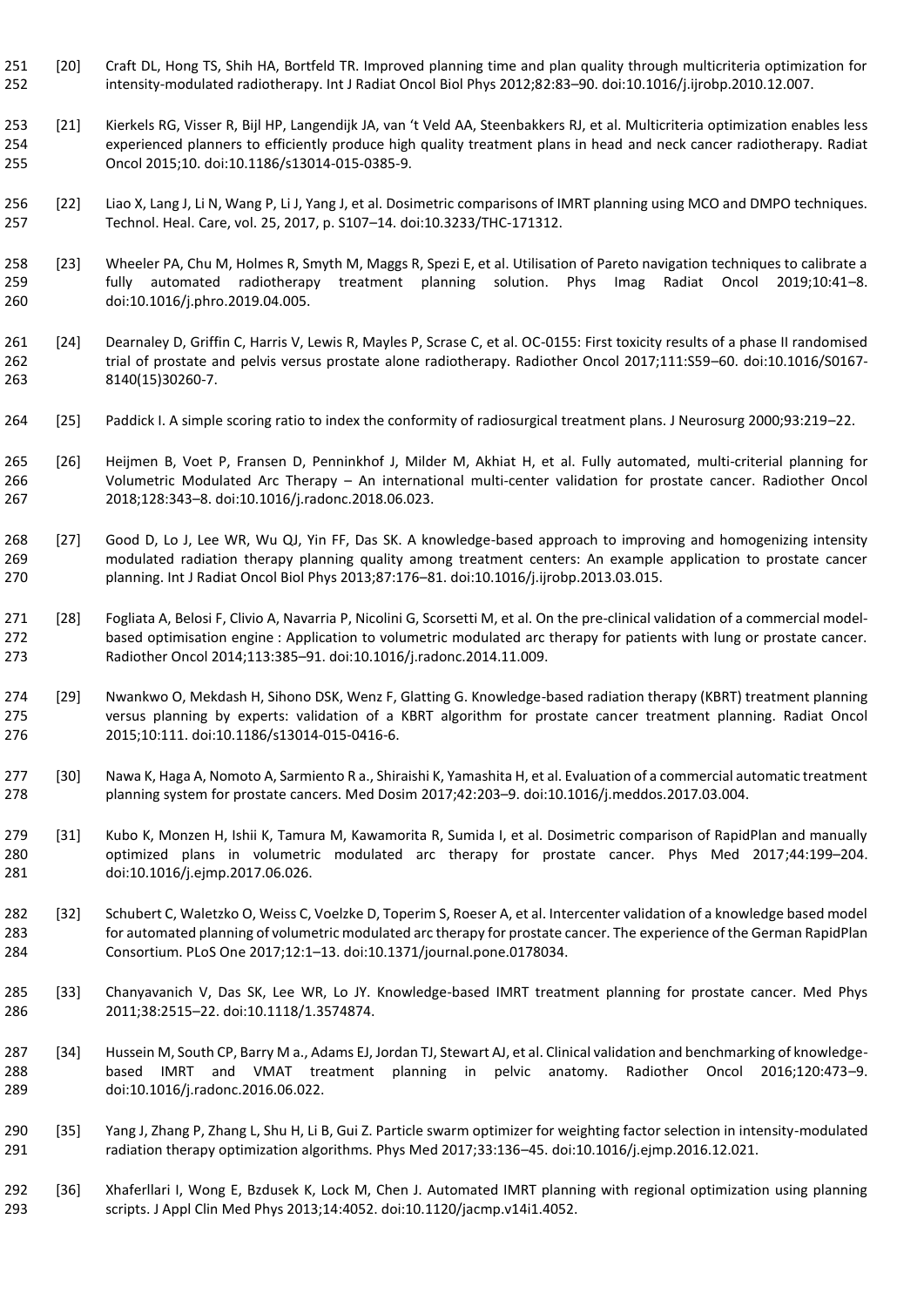- 294 [37] Hussein M, Heijmen BJM, Verellen D, Nisbet A. Automation in intensity modulated radiotherapy treatment planning—a 295 review of recent innovations. Br J Radiol 2018;91:20180270. doi:10.1259/bjr.20180270.
- 296 [38] Wu H, Jiang F, Yue H, Li S, Zhang Y. A dosimetric evaluation of knowledge-based VMAT planning with simultaneous 297 integrated boosting for rectal cancer patients. J Appl Clin Med Phys 2016;17:78–85. doi:10.1120/jacmp.v17i6.6410.
- 298

| Table 1                    |                                                                                                                                                                    |                            |                      |                              |                            |                      |                              |
|----------------------------|--------------------------------------------------------------------------------------------------------------------------------------------------------------------|----------------------------|----------------------|------------------------------|----------------------------|----------------------|------------------------------|
|                            | Dosimetric comparison of VMAT <sub>Auto</sub> , VMAT <sub>Clinical</sub> and VMAT <sub>Ideal</sub> for the treatment sites PSV and PPN (mean ± standard deviation) |                            |                      |                              |                            |                      |                              |
|                            |                                                                                                                                                                    |                            | SVP                  |                              |                            | PPN                  |                              |
|                            | Metric                                                                                                                                                             | <b>VMAT<sub>Auto</sub></b> | <b>VMAT</b> Clinical | <b>VMAT</b> <sub>Ideal</sub> | <b>VMAT<sub>Auto</sub></b> | <b>VMAT</b> Clinical | <b>VMAT</b> <sub>Ideal</sub> |
| <b>PTV60</b>               | D98% (Gy)                                                                                                                                                          | $57.9 \pm 0.1$             | $57.8 \pm 0.2$       | $57.7 \pm 0.1$               | $57.8 \pm 0.1$             | $58.0 \pm 0.1$       | $57.9 \pm 0.1$               |
|                            | D2% (Gy)                                                                                                                                                           | $61.6 \pm 0.1$             | $61.7 \pm 0.2$       | $61.7 \pm 0.2$               | $61.7 \pm 0.1$             | $61.9 \pm 0.2$       | $61.9 \pm 0.2$               |
|                            | CI                                                                                                                                                                 | $0.86 \pm 0.01$            | $0.84 \pm 0.03$      | $0.88 \pm 0.02$              | $0.82 \pm 0.02$            | $0.81 \pm 0.03$      | $0.81 \pm 0.03$              |
| <b>PTV50</b>               | D98% (Gy)                                                                                                                                                          |                            |                      |                              | $48.2 \pm 0.2$             | $48.0 \pm 0.3$       | $47.9 \pm 0.2$               |
|                            | D2% (Gy)                                                                                                                                                           |                            |                      |                              | $52.3 \pm 1.7$             | $52.0 \pm 1.0$       | $52.1 \pm 0.9$               |
|                            | СI                                                                                                                                                                 |                            |                      |                              | $0.41 \pm 0.05$            | $0.41 \pm 0.07$      | $0.42 \pm 0.07$              |
| PTV48                      | D98% (Gy)                                                                                                                                                          | $46.8 \pm 0.5$             | $46.8 \pm 0.4$       | $46.5 \pm 0.3$               | $46.6 \pm 0.6$             | $46.7 \pm 0.4$       | $46.6 \pm 0.4$               |
|                            | D2% (Gy)                                                                                                                                                           | $58.9 \pm 0.2$             | $59.0 \pm 0.3$       | $58.6 \pm 0.3$               | $59.5 \pm 0.3$             | $59.6 \pm 0.3$       | $59.6 \pm 0.3$               |
|                            | CI                                                                                                                                                                 | $0.85 \pm 0.01$            | $0.82 \pm 0.01$      | $0.87 \pm 0.01$              | $0.65 \pm 0.05$            | $0.59 \pm 0.07$      | $0.60 \pm 0.07$              |
| PTV44                      | D98% (Gy)                                                                                                                                                          |                            |                      |                              | $42.3 \pm 0.1$             | $42.4 \pm 0.1$       | $42.4 \pm 0.1$               |
|                            | D2% (Gy)                                                                                                                                                           |                            |                      |                              | $47.4 \pm 1.6$             | $47.8 \pm 1.7$       | $47.7 \pm 1.8$               |
|                            | CI                                                                                                                                                                 |                            |                      |                              | $0.82\,\pm\,0.02$          | $0.81 \pm 0.02$      | $0.81 \pm 0.02$              |
| Rectum                     | V24.3Gy (%)                                                                                                                                                        | $36.7 \pm 10.1$            | $40.8 \pm 11.1$      | $38.0 \pm 9.3$               | $53.3 \pm 9.3$             | $59.3 \pm 7.3$       | $56.2 \pm 8.1$               |
|                            | V40.5Gy (%)                                                                                                                                                        | $20.4 \pm 7.2$             | $20.4 \pm 7.4$       | $20.0 \pm 7.2$               | $24.0 \pm 6.1$             | $23.8 \pm 6.4$       | $23.1 \pm 6.5$               |
|                            | V52.7Gy (%)                                                                                                                                                        | $8.5 \pm 3.7$              | $8.1 \pm 3.6$        | $8.0 \pm 3.5$                | $10.5 \pm 3.0$             | $10.0 \pm 2.9$       | $9.6 \pm 2.9$                |
|                            | V60.8Gy (%)                                                                                                                                                        | $0.0 \pm 0.1$              | $0.0 \pm 0.1$        | $0.0 \pm 0.1$                | $0.1 \pm 0.1$              | $0.0 \pm 0.1$        | $0.0 \pm 0.1$                |
|                            | DMean (Gy)                                                                                                                                                         | $22.7 \pm 3.9$             | $25.1 \pm 3.5$       | $23.4 \pm 3.5$               | $29.5 \pm 2.7$             | $30.4 \pm 2.6$       | $29.7 \pm 2.6$               |
| Bladder                    | V40.5Gy (%)                                                                                                                                                        | $19.2 \pm 10.7$            | $18.3 \pm 9.6$       | $17.4 \pm 9.5$               | $24.7 \pm 10.4$            | $23.7 \pm 8.5$       | $23.7 \pm 8.5$               |
|                            | V52.7Gy (%)                                                                                                                                                        | $8.8 \pm 5.9$              | $8.3 \pm 5.2$        | $7.9 \pm 5.2$                | $7.4 \pm 4.8$              | $7.6 \pm 4.8$        | $7.5 \pm 4.7$                |
|                            | V56.8Gy (%)                                                                                                                                                        | $6.1 \pm 4.2$              | $5.7 \pm 3.8$        | $5.6 \pm 3.9$                | $4.9 \pm 3.1$              | $5.3 \pm 3.5$        | $5.3 \pm 3.5$                |
|                            | DMean (Gy)                                                                                                                                                         | $23.0 \pm 9.1$             | $22.2 \pm 8.6$       | $21.6 \pm 8.6$               | $33.0 \pm 3.9$             | $31.3 \pm 3.5$       | $31.1 \pm 3.5$               |
| Bowel                      | $V36.5Gy$ (cc)                                                                                                                                                     | $0.9 \pm 2.0$              | $0.9 \pm 1.9$        | $0.7 \pm 1.6$                | $48.6 \pm 35.9$            | $53.9 \pm 38.7$      | $51.2 \pm 38.0$              |
|                            | V44.6Gy (cc)                                                                                                                                                       | $0.3 \pm 0.7$              | $0.3 \pm 0.8$        | $0.3 \pm 0.8$                | $3.6 \pm 6.5$              | $3.5 \pm 6.0$        | $3.3 \pm 5.6$                |
|                            | V52.7Gy (cc)                                                                                                                                                       | $0.0 \pm 0.0$              | $0.0 \pm 0.0$        | $0.0 \pm 0.0$                | $0.0 \pm 0.0$              | $0.0~\pm~0.0$        | $0.0 \pm 0.0$                |
|                            | DMean (Gy)                                                                                                                                                         | $8.6 \pm 4.7$              | $8.4 \pm 4.7$        | $7.7 \pm 4.2$                | $18.7 \pm 2.6$             | $19.6 \pm 2.6$       | $19.3 \pm 2.4$               |
| <b>Patient Outline</b>     | $D1.8cm3$ (Gy)                                                                                                                                                     | $61.6 \pm 0.1$             | $61.7 \pm 0.2$       | $61.7 \pm 0.2$               | $61.7 \pm 0.1$             | $61.9 \pm 0.3$       | $61.9 \pm 0.3$               |
| Plan MU                    | MU                                                                                                                                                                 | $616 \pm 43$               | $563 \pm 58$         | $575 \pm 57$                 | $714 \pm 60$               | $695 \pm 69$         | $711 \pm 68$                 |
| <b>Planning Time</b>       | Hands on time (mins)                                                                                                                                               | $1.3 \pm 0.3$              | $22.2 \pm 5.3$       | $85.4 \pm 39.9$              | $4.4 \pm 0.5$              | $20.6 \pm 6.3$       | $65.4 \pm 21.1$              |
|                            | Total time (mins)                                                                                                                                                  | $14.0 \pm 1.4$             | $22.2 \pm 5.3$       | $85.4 \pm 39.9$              | $36.4 \pm 3.1$             | $41.8 \pm 11.4$      | $200.0 \pm 53.1$             |
| Plan Quality               | Score                                                                                                                                                              | $5.0 \pm 0.2$              | $4.6 \pm 0.5$        | $4.9 \pm 0.3$                | $5.0 \pm 0.2$              | $4.8 \pm 0.4$        | $4.8 \pm 0.4$                |
| Plan Ranking vs            | Plans Superior (%)                                                                                                                                                 |                            | 5%                   | 15%                          |                            | 0%                   | 20%                          |
| <b>VMAT<sub>Auto</sub></b> | Plans Equivalent (%)                                                                                                                                               |                            | 35%                  | 55%                          |                            | 35%                  | 15%                          |
|                            | Plans Inferior (%)                                                                                                                                                 |                            | 60%                  | 30%                          |                            | 65%                  | 65%                          |

Statistical significance: VMAT<sub>Clinical</sub> and VMAT<sub>Ideal</sub> dosimetric and timing data are presented in bold where statistically significant differences (p<0.05) with VMAT<sub>Auto</sub> are observed.

CI: Paddick's Conformity Index for the specified PTV.